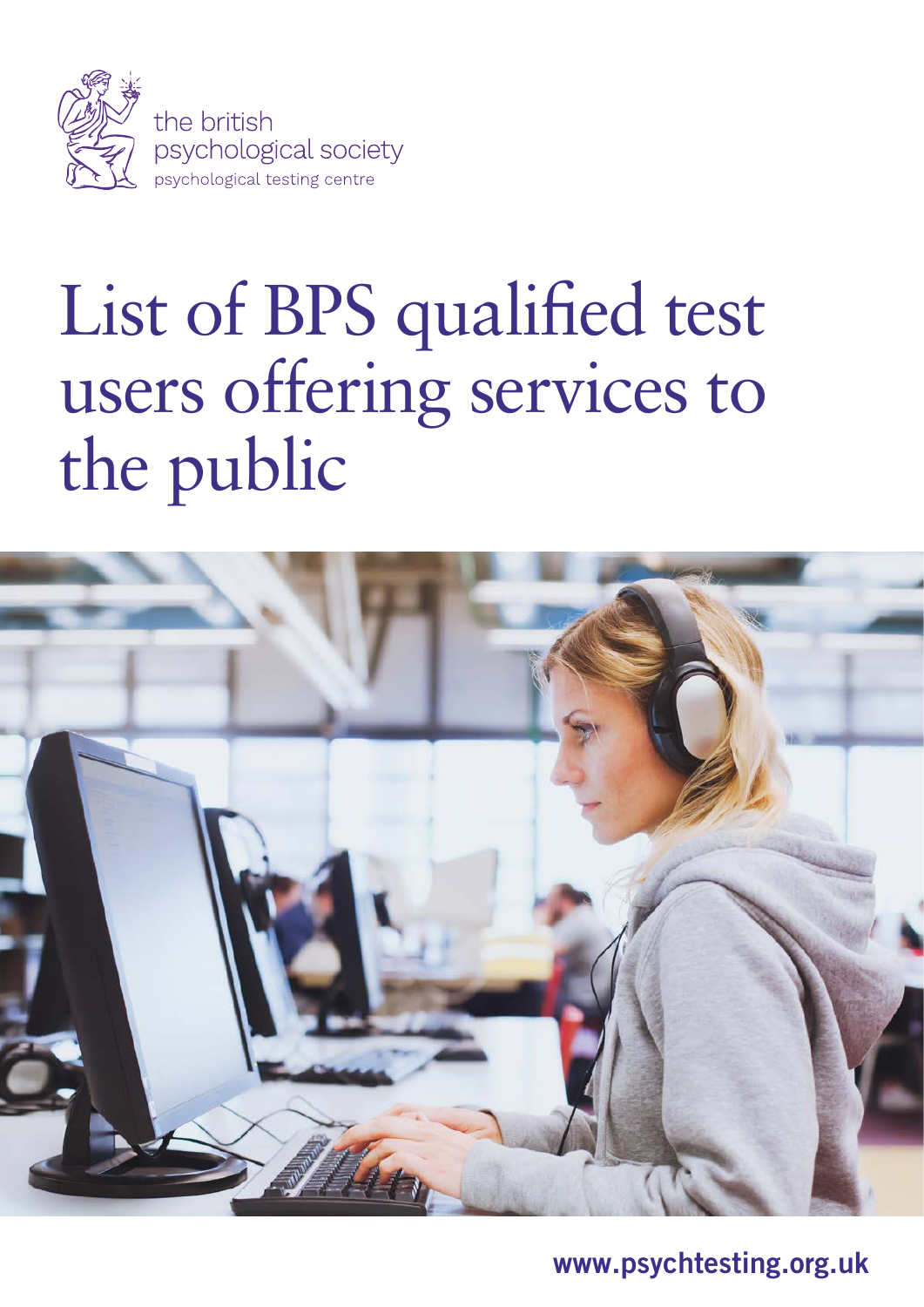The list of BPS qualified test users offering services to the public is a searchable listing available on the Psychological Testing Centre website.

The intention of this listing is to provide companies and individuals the opportunity to seek and employ appropriately qualified test users. BPS qualified test users featuring on this listing all hold the appropriate level of BPS test user qualification and have a current entry on the Register of Qualifications in Test Use (RQTU) which is the official record of all active and current test users who have agreed to abide by the *Code of Good Practice for Psychological Testing* and to maintain their competence in test use.

### Application form (Please complete using BLOCK CAPITALS)

The information provided on this form will be used on the Psychological Testing Centre website www.psychtesting.org.uk. For that reason, we recommend that you supply only those details that you wish to appear in the public domain.

Please complete the following details, sign and date the application form and return it to the Society's office at the address shown overleaf or via email.

 $\Box$  An annual entry on the List of BPS qualified test users offering services to the public is £100.94

#### **Name of RQTU Member** (Please check that you hold a current entry on the RQTU)

| Surname         | Forename |
|-----------------|----------|
| RQTU Member no. |          |

#### Contact information

Please enter the details you wish to appear in the List of BPS qualified test users offering services to the public on the PTC website.

Company or business name

| Postcode |
|----------|
| Fax      |
|          |
|          |
|          |

**Testing services offered** (Please tick all the services you offer)

- **Q** Test User Covering Occupational, Ability (Formerly Level A)
- **Q** Test User Occupational, Personality (Formerly Level B Intermediate/Intermediate Plus)
- $\Box$  **Test User** Educational, Ability & Attainment (CCET) (formerly Level A Educational)
- $\Box$  Euro Test User (Those holding the Society's Euro Test qualification)
- $\Box$  Specialist in Test Use (Formerly Level B Full)

Please provide your company profile in the space over (this should be no more than 200 words).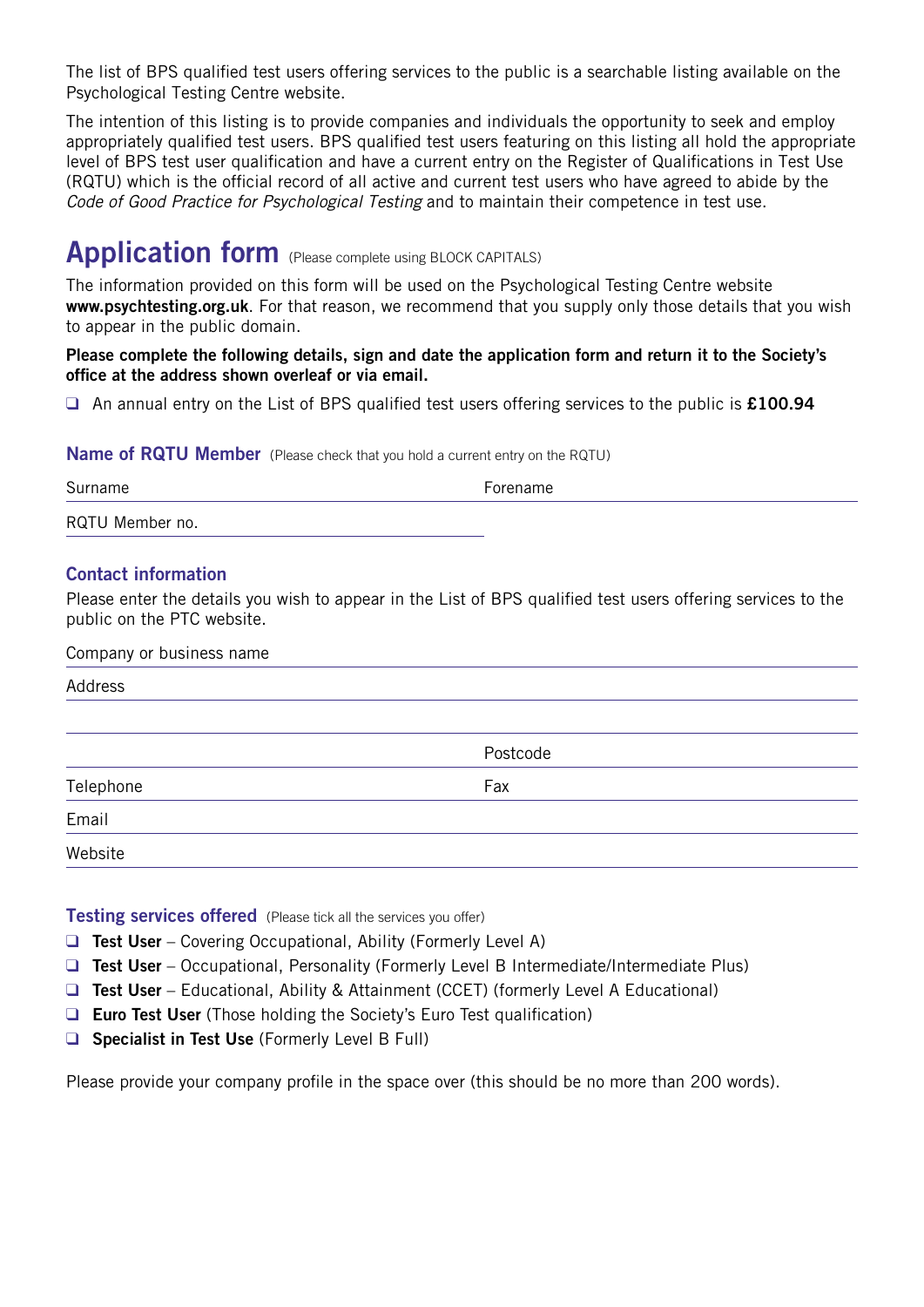□ I have read and agree to the List of BPS qualified test users offering services to the public terms & conditions (overleaf).

I hereby confirm the above details are correct and understand that these will appear on the Psychological Testing Centre website. I will notify the Society of changes to any details and understand that if my entry on the Register of Qualifications in Test Use (RQTU) lapses that this will automatically void my entry on the listing of BPS qualified test users offering services to the public and that in this instance a subscription for an annual directory entry is non-refundable.

Signed **Date** 

N.B. The Society reserves the right to decline information included in the above 200 word entry if it is not deemed appropriate for the listing.

#### **Communication**

E-mail addresses may be used by the Society to communicate with you instead of by post in matters relating to your membership. Please tick if you also wish to receive messages from carefully selected third parties.  $\Box$ 

We may also from time to time send material by post from carefully selected third parties. If you do not wish to receive this, please tick here.  $\square$ 

The Society will not sell or give your personal details to any third parties without first seeking your permission or we are legally instructed to do so under UK law or by the Statutory Register.